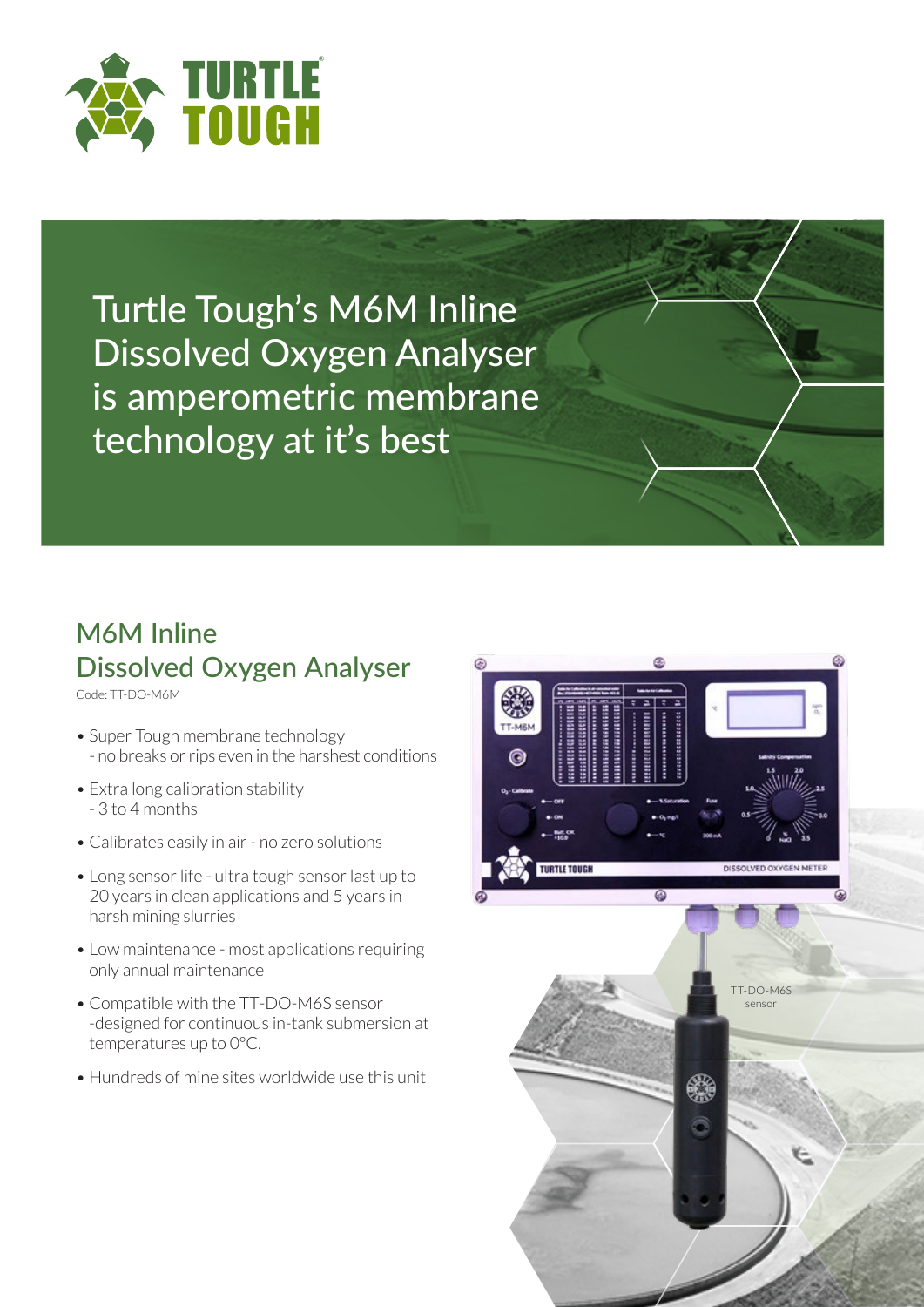

## M6M Inline Dissolved Oxygen Analyser

Code: TT-DO-M6M

When it comes to TOUGH, nothing surpasses the Turtle Tough's M6M Inline Dissolved Oxygen Analyser. For almost thirty years this unit has been used worldwide throughout the mining community, renown for its extreme durability and low maintenance in some of the world's harshest conditions.

Utilising a Teflon membrane there have been many sceptics, tainted by their experience with cheap membrane technology that drifts, is unrepeatable and that fails due to tears and ruptures of the membrane that ultimately contaminate and destroy the sensor.

Turtle Tough's M6M couldn't be more different. This German-made technology sets a new benchmark in membrane technology. The ultra-tough teflon membranes are resilient to highly abrasive slurries and maintain excellent repeatability and accuracy. The membrane usually only requires replacement annually at the recommended service interval.

Calibration stability is an astounding 3-4 month and the units simply calibrate in the air, without any need for zero solutions.

The sensor is an extremely fast response, which is critical for applications that demand accuracy or measure at high ppm. Operators rarely allow the required time for stabilisation, so the fast response of the sensor means less human error and high accuracy. The standard unit is capable of 0-40ppm while 0 to 60ppm is optional.

The Turtle Tough M6M Inline Dissolved Oxygen Analyser is powered by 240 Volts (110V optional) and has a robust IP65 enclosure for direct on-tank installations. The enclosure is seriously tough. Made from ABS plastics in an IP65 enclosure the major components and switches are all replaceable.

To this day we still see field serviceable units that are greater than 25 years old. It is truly a testament to the quality and longevity of this model, one that has stood the test of time. An optional enclosure can be provided to withstand harsh wash down or shield from direct sunlight.

The Turtle Tough M6M utilises the TT-DO-M6S sensor which is seriously tough and designed for continuous in-tank submersion at temperatures up to 50°C.